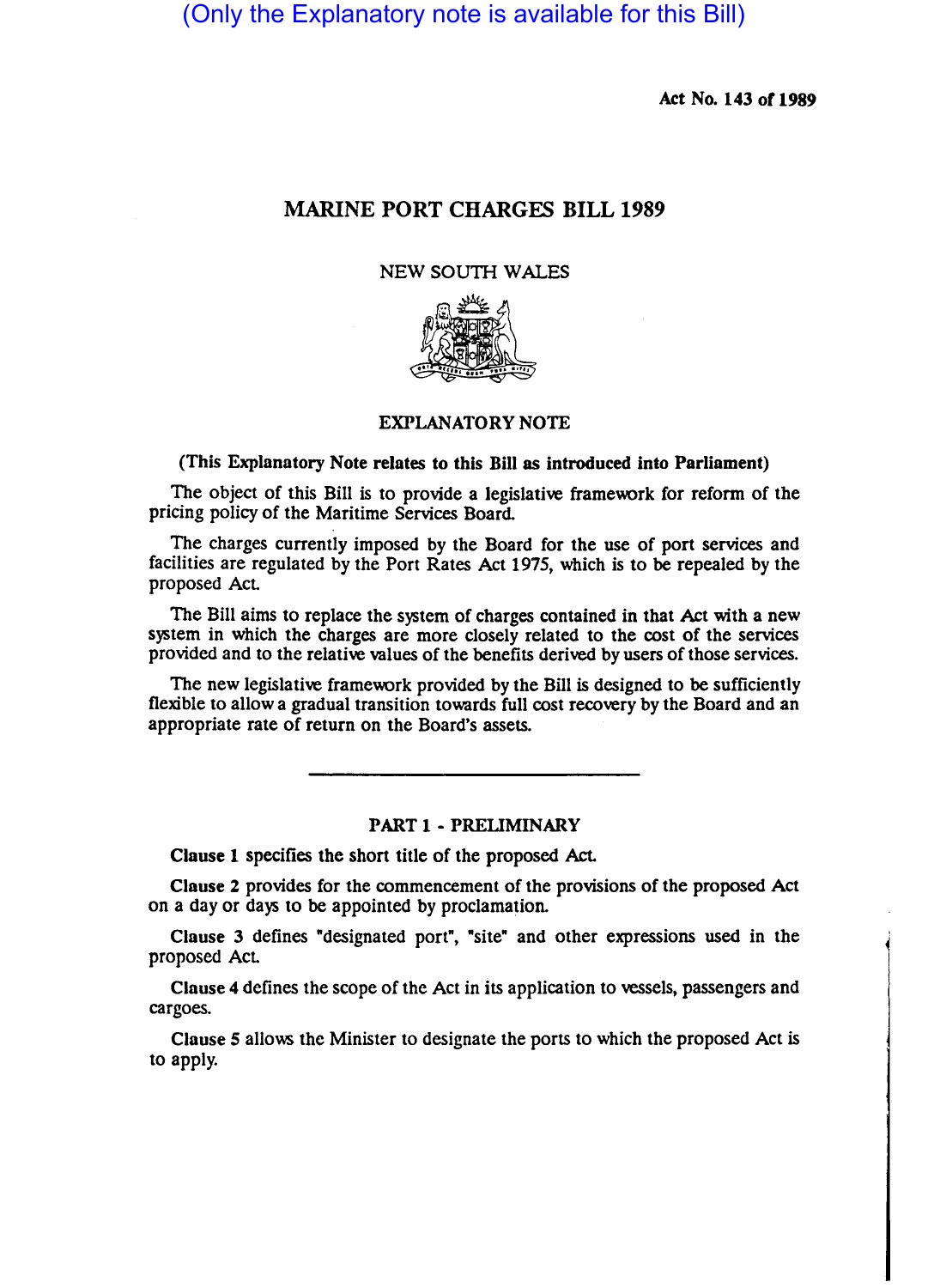#### PART 2 • KINDS OF CHARGES

#### Division 1 • Wharf service charges

Clause 6 provides for a site occupation charge, payable by persons who occupy a wharf or another site used for maritime purposes.

Clause 7 provides for a wharfage charge, payable by cargo owners for the availability of a wharf or other site where stevedoring operations may be carried out.

### Division 2 • Other charges

Clause 8 provides for a navigation service charge, payable by the owners of vessels in respect of the use of port staff and facilities generally.

Clause 9 provides for a berthing charge for vessels berthing at a wharf, buoy or dolphin.

Clause 10 allows the Board to levy other charges for services provided.

### Division 3 • Charging policy

Clause 11 is an interpretation provision.

Clause 12 allows the Minister to give the Board directions in respect of charges under the proposed Act.

Clause 13 sets out the policy basis on which charges under the proposed Act are to be fixed.

Clause 14 provides for a gradual introduction of the new pricing pOlicies.

Clause 15 requires the Board to obtain the approval of the Minister when fixing charges for services over which the Board holds a monopoly.

### PART 3 • FIXING AND COLLECTION OF CHARGES

Clause 16 allows the Board to fix the charges specified, or permitted to be imposed, under the proposed Act

Clause 17 provides for the collection of charges payable under the proposed Act

Clause 18 allows the Board to enter into an agreement with any person liable to pay a charge under the proposed Act The agreements contemplated will regulate the relationship between the Board and its major customers as to the payment of charges under the proposed Act.

#### PART 4 - GENERAL

Clause 19 provides that unpaid charges attract interest at a rate determined by the Board (subject to a ceiling imposed by the regulations).

Clause 20 allows the Board to require the lodgment, by a person liable to pay port charges, of security for their payment. The security is to be given by way of cash or bank guarantee or in some other form acceptable to the Board.